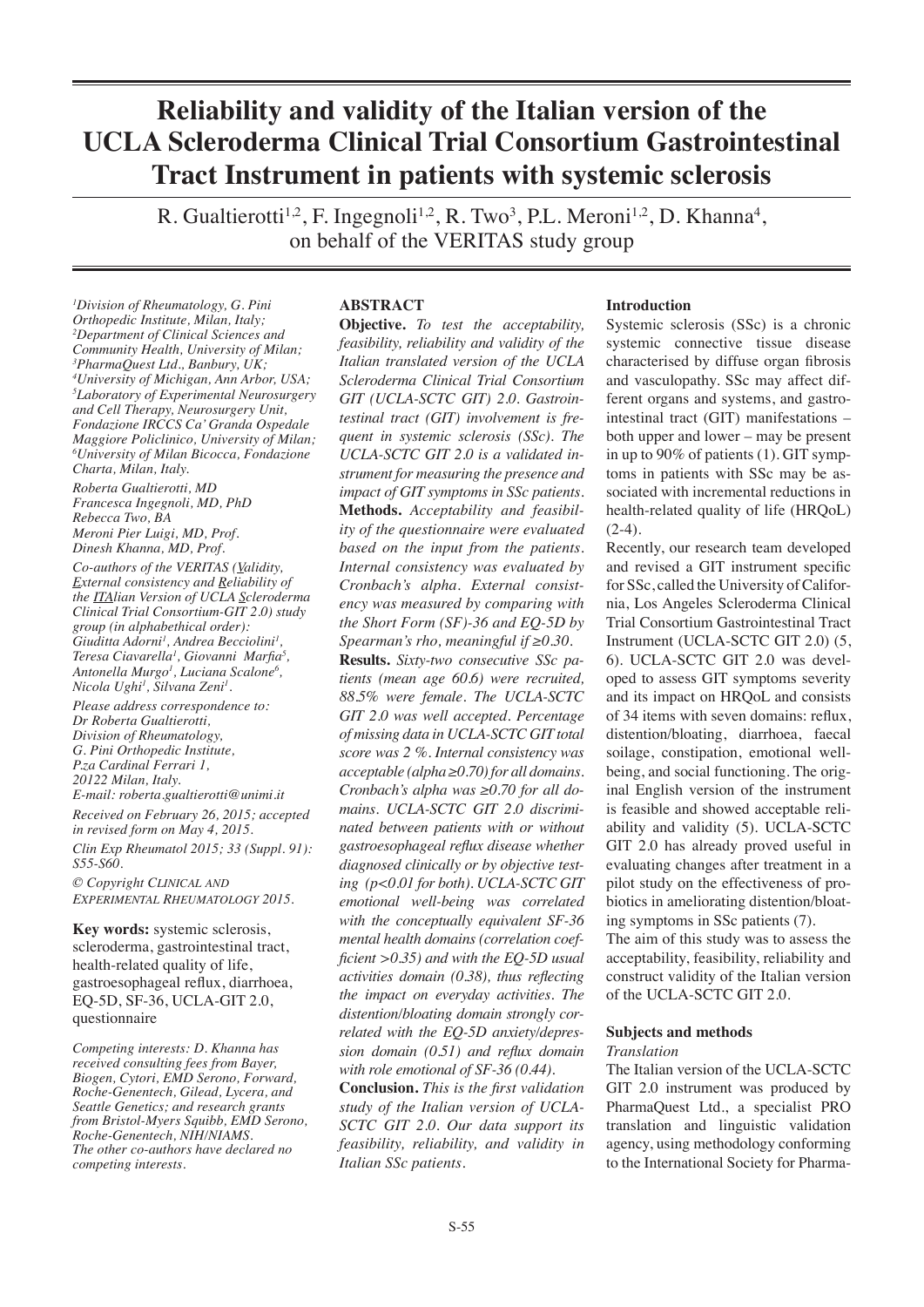coeconomics and Outcomes Research (ISPOR) guidelines (8).

A concept elaboration document was produced to explore and clarify all concepts within the source English instrument. Two qualified medical translators then conducted independent forward translations of the instrument, using the concept elaboration document as guidance, and PharmaQuest's Italian in-country investigator reconciled them to create a single Italian version. This was translated back into English by two qualified medical translators and the project manager reviewed the back translations against the source text to identify any discrepancies. Any queries were discussed with the investigator to find the best possible translation solution, following which the translation report was reviewed and approved by the instrument developer. The translation then underwent independent proofreading, pilot testing (incorporating cognitive debriefing) with 5 native speakers of Italian with SSc, and a final proofreading stage. The results from the pilot testing confirmed that the Italian translation was culturally and linguistically suitable for use in Italy and conceptually equivalent to the source text.

### *Population*

We recruited consecutive adult patients diagnosed as having SSc, referring to the Rheumatology Department of the Orthopedic Institute G. Pini (Milan) for clinical care from September 2012 to February 2014. Patients were included after obtaining written informed consent. The study was approved by the local ethics committee. Inclusion criteria were: adult patients fulfilling SSc ACR/EULAR 2013 criteria (9).

In the validation study we captured age, sex, cutaneous SSc subtype as defined by LeRoy (10), disease duration (from Raynaud's - RP and from the first non-RP symptom), serum C-reactive protein (CRP), presence of digital ulceration (active or previous) and medication use (proton pump inhibitors [PPI], prokinetics, oral low-dose corticosteroids, calcium channel blockers [CCBs], antibiotics, antidepressants, immunosuppressant therapy). Pulmonary fibrosis was assessed by high-resolution computed tomography (HRCT) scan and pulmonary function tests (forced vital capacity [FVC] and carbon monoxide diffusion lung capacity divided by alveolar volume [DLCO/VA]). All patients were tested for antinuclear antibodies (ANA) by indirect immunofluorescence (IIF). We also analysed anti-extractable nuclear antigen (ENA) autoantibodies specific for SSc via ELISA.

## *Health-related quality of life (HRQoL) instruments*

Patients completed the UCLA-SCTC GIT 2.0, the Medical Outcomes Short Form (SF)-36 and the EQ-5D with three levels tool. UCLA-SCTC GIT 2.0 is a validated, patient-reported outcome measure to assess HRQoL and GIT symptoms presence and severity in SSc (5, 6). UCLA-SCTC GIT 2.0 has 34 items and seven domains: reflux, distention/bloating, diarrhoea, faecal soilage, constipation, emotional well-being, and social functioning. All domains are scored from 0 (higher HROoL) to 3 (lower HROoL) except the diarrhoea and constipation domains, which range from 0–2 and 0–2.5, respectively. The total GI score is the average of six of seven domains (excludes constipation) and is scored from 0 (better HRQo/L) to 2.83 (worse HRQOL). The English and other versions (including Italian) are available online at: http://uclascleroderma.researchcore.org/.

The SF-36 is a generic health status measure consisting of 36 items assessing eight domains (11). The SF-36 consists of four physical health domains (physical functioning [10 items], bodily pain [two items], role limitations due to physical health perceptions [four items], and general health perceptions [five items]), four mental health domains (mental health [five items], role limitations due to emotional problems [three items], vitality [four items] and social functioning [two items]), and a health transition domain [one item]. The four physical health domains are summarised into Physical Component Summary (PCS) score and the four mental health domains are summarised into Mental Component Summary (MCS) score.

The EQ-5D questionnaire with three levels is a generic measure of HRQoL developed and tested by the EuroQoL Group to provide a quantitative measure of health outcomes (12, 13) and was proved to be a valid tool in its Italian version in a first study on SSc patients (14). It consists of two main parts: the first part generates a health profile (EQ-5D profile), based on a descriptive system that defines health in terms of five dimensions, namely 'mobility', 'self-care', 'usual activities', 'pain or discomfort' and 'anxiety or depression'. Each dimension has three response categories corresponding to no problem/some problems/extreme problems. The second part of the questionnaire consists of a visual analogue domain (EQ-5D VAS), measuring overall HRQoL ranging from 0 (worst imaginable health state) to 100 (best imaginable health state).

We used a standard (4-wk) recall period.

### *Statistical methods*

Acceptability and feasibility were assessed based on the complaints of the patients.

We calculated mean scores, standard deviations (SD), ranges and percentage of missing data. Floor and ceiling effects of UCLA-SCTC GIT 2.0 were calculated based on the percentage of respondents scoring the minimum (floor) and maximum (ceiling) possible scores.

Internal consistency of UCLA-SCTC GIT 2.0 reliability was measured by means of Cronbach's alpha (15). We assessed the construct convergent validity by exploring the association between the UCLA-SCTC GIT 2.0 and EQ-5D and SF-36 domains. Spearman's rho was used to assess correlations. We considered correlation coefficients  $\leq 0.29$  as small, between 0.30 and 0.49 as moderate, and  $\geq 0.50$  as large (16).

All analyses were performed using SPSS software version 21 (College Station, Texas) and *p*<0.05 was considered statistically significant.

## **Results**

Sixty-two consecutive patients with SSc were recruited. Patients had a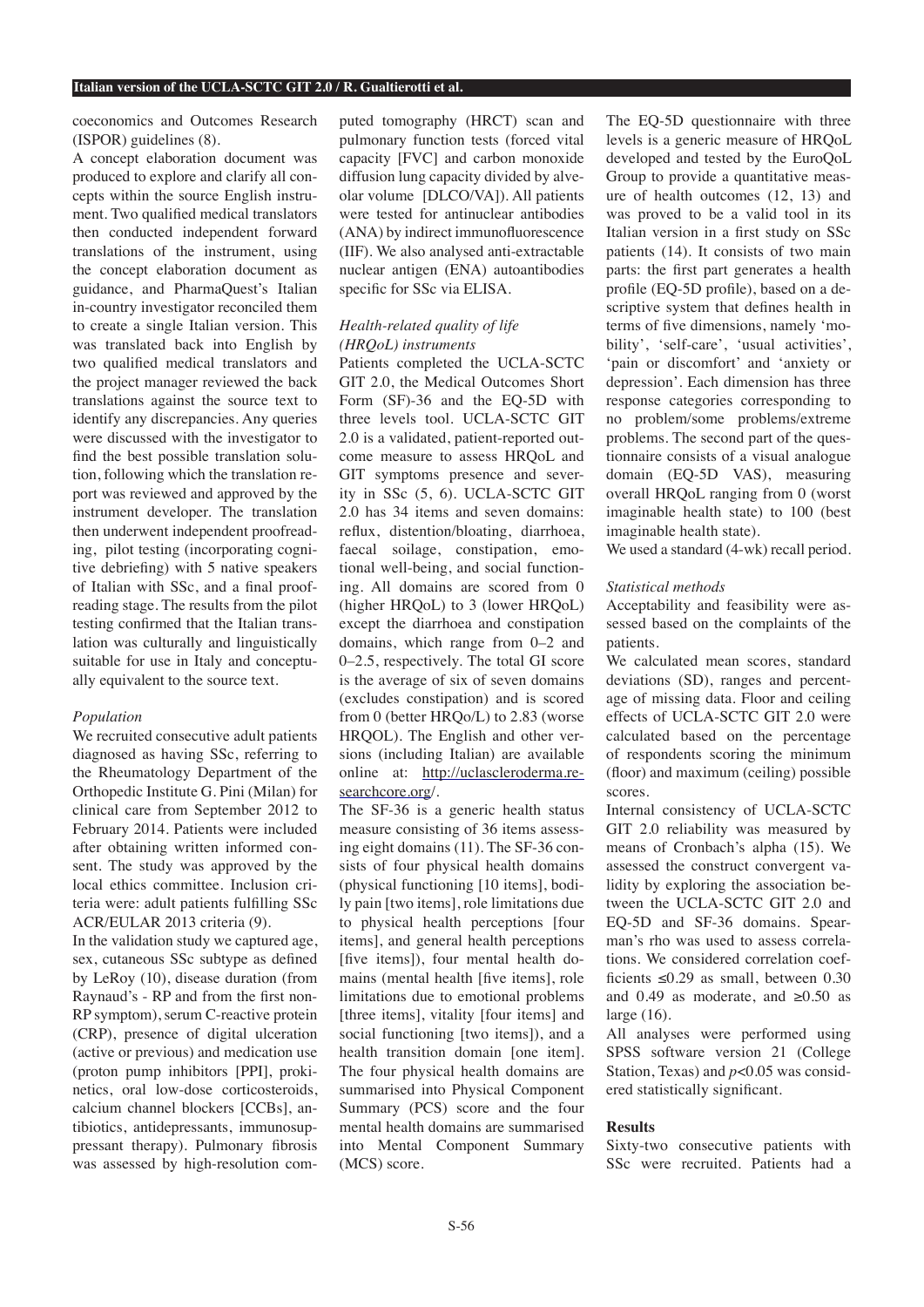**Table I.** Demographic and clinical characteristics of the study group.

| Mean age (SD)<br>60.6(14.4)<br>Mean disease duration (SD)<br>10.8(9.4)<br>Mean duration from RP onset<br>14.3(12.1)<br>(SD)<br>88.5%<br>Female<br>70.5%<br>lcSSc<br>21.3%<br>dcSSc<br>8.2%<br>veSSc<br>$ANA +$<br>27.9%<br>$ACA +$<br>41.0%<br>$ATA +$<br>27.9%<br>Mean FVC (SD)<br>$102\% (20\%)$<br>Mean DLCO (SD)<br>71.4% (20.3%)<br>Mean DLCO/VA (SD)<br>78.5% (16.8%)<br>HRCT documented fibrosis $(n/a)$<br>49.2% (1.6%)<br>Mean left ventricular ejection<br>$61.8\%$ $(4.6\%)$<br>fraction (SD)<br>PAP mmHg (SD)<br>28.0(6.9)<br>0.33(0.79)<br>CRP(SD)<br>Digital ulcers<br>Never<br>57.4%<br>16.7%<br>Previous<br>24.6%<br>Active<br>50.8% (14.8%)<br>Positive barium $x$ -ray $(n/a)$<br>24.6% (11.6%)<br>Positive EGD (n/a)<br>GERD clinical diagnosis (n/a)<br>41.0% (29.5%)<br>1.6%<br>Alternating bowel<br>Diverticulosis<br>3.3%<br>1.6%<br>Malabsorption<br><b>Ongoing PPI</b><br>70.5%<br>Prokinetics<br>41.0%<br>Low dose CS<br>27.9%<br>Antibiotics<br>8.2%<br>26.2%<br>Antidepressants<br>29.5%<br>Immunosuppressants<br>37.7%<br>Calcium channel blockers | Number of patients | 62 |
|---------------------------------------------------------------------------------------------------------------------------------------------------------------------------------------------------------------------------------------------------------------------------------------------------------------------------------------------------------------------------------------------------------------------------------------------------------------------------------------------------------------------------------------------------------------------------------------------------------------------------------------------------------------------------------------------------------------------------------------------------------------------------------------------------------------------------------------------------------------------------------------------------------------------------------------------------------------------------------------------------------------------------------------------------------------------------------|--------------------|----|
|                                                                                                                                                                                                                                                                                                                                                                                                                                                                                                                                                                                                                                                                                                                                                                                                                                                                                                                                                                                                                                                                                 |                    |    |
|                                                                                                                                                                                                                                                                                                                                                                                                                                                                                                                                                                                                                                                                                                                                                                                                                                                                                                                                                                                                                                                                                 |                    |    |
|                                                                                                                                                                                                                                                                                                                                                                                                                                                                                                                                                                                                                                                                                                                                                                                                                                                                                                                                                                                                                                                                                 |                    |    |
|                                                                                                                                                                                                                                                                                                                                                                                                                                                                                                                                                                                                                                                                                                                                                                                                                                                                                                                                                                                                                                                                                 |                    |    |
|                                                                                                                                                                                                                                                                                                                                                                                                                                                                                                                                                                                                                                                                                                                                                                                                                                                                                                                                                                                                                                                                                 |                    |    |
|                                                                                                                                                                                                                                                                                                                                                                                                                                                                                                                                                                                                                                                                                                                                                                                                                                                                                                                                                                                                                                                                                 |                    |    |
|                                                                                                                                                                                                                                                                                                                                                                                                                                                                                                                                                                                                                                                                                                                                                                                                                                                                                                                                                                                                                                                                                 |                    |    |
|                                                                                                                                                                                                                                                                                                                                                                                                                                                                                                                                                                                                                                                                                                                                                                                                                                                                                                                                                                                                                                                                                 |                    |    |
|                                                                                                                                                                                                                                                                                                                                                                                                                                                                                                                                                                                                                                                                                                                                                                                                                                                                                                                                                                                                                                                                                 |                    |    |
|                                                                                                                                                                                                                                                                                                                                                                                                                                                                                                                                                                                                                                                                                                                                                                                                                                                                                                                                                                                                                                                                                 |                    |    |
|                                                                                                                                                                                                                                                                                                                                                                                                                                                                                                                                                                                                                                                                                                                                                                                                                                                                                                                                                                                                                                                                                 |                    |    |
|                                                                                                                                                                                                                                                                                                                                                                                                                                                                                                                                                                                                                                                                                                                                                                                                                                                                                                                                                                                                                                                                                 |                    |    |
|                                                                                                                                                                                                                                                                                                                                                                                                                                                                                                                                                                                                                                                                                                                                                                                                                                                                                                                                                                                                                                                                                 |                    |    |
|                                                                                                                                                                                                                                                                                                                                                                                                                                                                                                                                                                                                                                                                                                                                                                                                                                                                                                                                                                                                                                                                                 |                    |    |
|                                                                                                                                                                                                                                                                                                                                                                                                                                                                                                                                                                                                                                                                                                                                                                                                                                                                                                                                                                                                                                                                                 |                    |    |
|                                                                                                                                                                                                                                                                                                                                                                                                                                                                                                                                                                                                                                                                                                                                                                                                                                                                                                                                                                                                                                                                                 |                    |    |
|                                                                                                                                                                                                                                                                                                                                                                                                                                                                                                                                                                                                                                                                                                                                                                                                                                                                                                                                                                                                                                                                                 |                    |    |
|                                                                                                                                                                                                                                                                                                                                                                                                                                                                                                                                                                                                                                                                                                                                                                                                                                                                                                                                                                                                                                                                                 |                    |    |
|                                                                                                                                                                                                                                                                                                                                                                                                                                                                                                                                                                                                                                                                                                                                                                                                                                                                                                                                                                                                                                                                                 |                    |    |
|                                                                                                                                                                                                                                                                                                                                                                                                                                                                                                                                                                                                                                                                                                                                                                                                                                                                                                                                                                                                                                                                                 |                    |    |
|                                                                                                                                                                                                                                                                                                                                                                                                                                                                                                                                                                                                                                                                                                                                                                                                                                                                                                                                                                                                                                                                                 |                    |    |
|                                                                                                                                                                                                                                                                                                                                                                                                                                                                                                                                                                                                                                                                                                                                                                                                                                                                                                                                                                                                                                                                                 |                    |    |
|                                                                                                                                                                                                                                                                                                                                                                                                                                                                                                                                                                                                                                                                                                                                                                                                                                                                                                                                                                                                                                                                                 |                    |    |
|                                                                                                                                                                                                                                                                                                                                                                                                                                                                                                                                                                                                                                                                                                                                                                                                                                                                                                                                                                                                                                                                                 |                    |    |
|                                                                                                                                                                                                                                                                                                                                                                                                                                                                                                                                                                                                                                                                                                                                                                                                                                                                                                                                                                                                                                                                                 |                    |    |
|                                                                                                                                                                                                                                                                                                                                                                                                                                                                                                                                                                                                                                                                                                                                                                                                                                                                                                                                                                                                                                                                                 |                    |    |
|                                                                                                                                                                                                                                                                                                                                                                                                                                                                                                                                                                                                                                                                                                                                                                                                                                                                                                                                                                                                                                                                                 |                    |    |
|                                                                                                                                                                                                                                                                                                                                                                                                                                                                                                                                                                                                                                                                                                                                                                                                                                                                                                                                                                                                                                                                                 |                    |    |
|                                                                                                                                                                                                                                                                                                                                                                                                                                                                                                                                                                                                                                                                                                                                                                                                                                                                                                                                                                                                                                                                                 |                    |    |
|                                                                                                                                                                                                                                                                                                                                                                                                                                                                                                                                                                                                                                                                                                                                                                                                                                                                                                                                                                                                                                                                                 |                    |    |
|                                                                                                                                                                                                                                                                                                                                                                                                                                                                                                                                                                                                                                                                                                                                                                                                                                                                                                                                                                                                                                                                                 |                    |    |
|                                                                                                                                                                                                                                                                                                                                                                                                                                                                                                                                                                                                                                                                                                                                                                                                                                                                                                                                                                                                                                                                                 |                    |    |
|                                                                                                                                                                                                                                                                                                                                                                                                                                                                                                                                                                                                                                                                                                                                                                                                                                                                                                                                                                                                                                                                                 |                    |    |
|                                                                                                                                                                                                                                                                                                                                                                                                                                                                                                                                                                                                                                                                                                                                                                                                                                                                                                                                                                                                                                                                                 |                    |    |
|                                                                                                                                                                                                                                                                                                                                                                                                                                                                                                                                                                                                                                                                                                                                                                                                                                                                                                                                                                                                                                                                                 |                    |    |

ACA: anti-centromere antibodies; ANA: antinuclear antibodies; ATA: anti-topoisomerase antibodies; CRP: C reactive protein; CS: corticosteroids; dcSSc: diffuse cutaneous systemic sclerosis; DLCO: diffusion lung carbon monoxide; EGD: esophagogastroduodenoscopy; FVC: forced vital capacity; GERD: gastroesophageal reflux disease; HRCT: high resolution computed tomography; lcSSc: limited cutaneous systemic sclerosis; n/a: not available; PAP: Pulmonary arterial pressure; PPI: proton pump inhibitors; RP: Raynaud's phenomenon; SSc: systemic sclerosis; VA: Alveolar volumn; veSSc: very early systemic sclerosis.

mean (SD) age of 60.6 (14.4) years, were predominantly female (88.5%) and had limited cutaneous SSc (lcSSc; 70.5%), whereas 8.2% were classified as having very early SSc (veSSc; Table I). The mean (SD) disease duration from RP onset was 10.8 (9.4) years. Mean (SD) score of the UCLA-SCTC GIT 2.0 ranged from 0.80 (0.82) for distention/bloating to 0.15 (0.39) for the diarrhoea domain (Table II). Cronbach's alpha was ≥0.70 for all domains. Percentage of missing data in UCLA-SCTC GIT score was 2% *versus* 5% and 9% for EQ-5D and SF-36. No

**Table II.** Descriptive statistics and internal consistency reliability of the UCLA-SCTC GIT 2.0 instrument.

|                     | score      | score | score | Mean (SD) Minimum Maximum Ceiling/floor Cronbach's<br>effect | alpha | Test-retest<br>stability<br>(Spearman's rho) |
|---------------------|------------|-------|-------|--------------------------------------------------------------|-------|----------------------------------------------|
| Reflux              | 0.44(0.51) | 0.000 | 1.625 | 33.3/0.0                                                     | 0.79  | 0.96                                         |
| Distention/bloating | 0.80(0.82) | 0.000 | 3.000 | 23.8/0.3                                                     | 0.75  | 0.55                                         |
| Faecal soilage      | 0.23(0.59) | 0.000 | 3.000 | 81.0/0.2                                                     | n/a   | 0.10                                         |
| Diarrhoea           | 0.15(0.39) | 0.000 | 2.000 | 81.0/0.0                                                     | 0.73  | 0.58                                         |
| Social functioning  | 0.22(0.35) | 0.000 | 1.660 | 52.4/0.0                                                     | 0.71  | 0.54                                         |
| Emotional wellbeing | 0.22(0.41) | 0.000 | 2.220 | 57.1/0.0                                                     | 0.88  | 0.79                                         |
| Constipation        | 0.46(0.55) | 0.000 | 2.500 | 41.3/0.0                                                     | 0.81  | 0.75                                         |
| Total GIT score     | 0.34(0.37) | 0.000 | 1.584 | 11.1/0.0                                                     | 0.74  | 0.38                                         |

GIT: gastro-intestinal tract; n/a: not applicable.

All domains and Total GIT score are scored from 0 (better HRQoL) to 3 (worse HRQoL) except diarrhoea and constipation domains that ranges from  $0-\hat{2}$  and  $0-\hat{2}$ , respectively.

Floor/ceiling: percentage of patients reporting worst possible score (floor effect)/best possible score (ceiling effect).

comments or complaints were reported after completion.

Total GIT score correlated with disease duration since RP and first non-RP symptom (0.38 and 0.33 respectively). An objective diagnosis of gastroesophageal reflux disease (GERD), was moderately correlated with the reflux and distension/bloating domains (correlation coefficient 0.44 and 0.31 respectively) and with the total GIT score (correlation coefficient 0.37). An ongoing PPI therapy was, as expected, correlated with reflux domain (correlation coefficient 0.50). Modified Rodnan's skin score was moderately correlated with reflux domain, distention/ bloating, emotional well-being and total GIT score (correlation coefficient 0.59, 0.50, 0.50 and 0.54 respectively). A moderate correlation was also observed for anti-depressive therapy with reflux domain and total GIT domain (correlation coefficient 0.35 and 0.32 respectively).

UCLA-SCTC GIT 2.0 was able to discriminate between patients without or with GERD both clinically (n=25) –mean score (SD) 0.21 (0.22) *versus* 0.69 (0.56), *p*<0.01 – and by Barium x-ray or oesophagogastroduodenoscopy (EGDS): mean score (SD) 0.28 (0.32) *versus* 0.64 (0.58), *p*<0.01. In one patient malabsorption was diagnosed and UCLA-SCTC 2.0 score was significantly different for the diarrhoea domain – score of 1.25 *versus* a mean score (SD) of 0.32 (0.39) – and in one patient alternating bowel was present and UCLA-SCTC 2.0 score was significantly different for the faecal soilage domain -2.00 *versus* a mean score (SD) of 0.05 (0.21).

Test-retest was evaluated in 25 patients after 4 weeks (Table II). We found correlation coefficients >0.50 for all the domains except for faecal soilage, but in this case two patients who had not symptoms at the time of completion of the first questionnaire complained about new-onset faecal soilage, so they were not stable. We found particularly strong stability for reflux, emotional wellbeing, constipation (correlation coefficient 0.95, 0.79, 0.75 respectively). Total GIT score had a correlation coefficient of 0.38 for test-retest stability. Ceiling effect ranged from 11.1% for the total GIT score to 81.0% for the faecal soilage and diarrhoea domains (Table II).

We found moderate correlation between the emotional well-being domain of the UCLA-SCTC GIT 2.0 and the role-emotional, mental health domains and MCS of the SF-36 (correlation coefficient 0.45, 0.37 and 0.41 respectively; Table III); reflux domain of the UCLA-SCTC GIT 2.0 was moderately correlated with role-emotional domain of SF-36 (correlation coefficient 0.44) and distention/bloating domain was moderately correlated with social functioning domain of SF-36 (correlation coefficient 0.37). Social functioning domain of the UCLA-SCTC GIT 2.0 and the social functioning and roleemotional domains of SF-36 had a correlation coefficient of 0.37 and 0.35, respectively.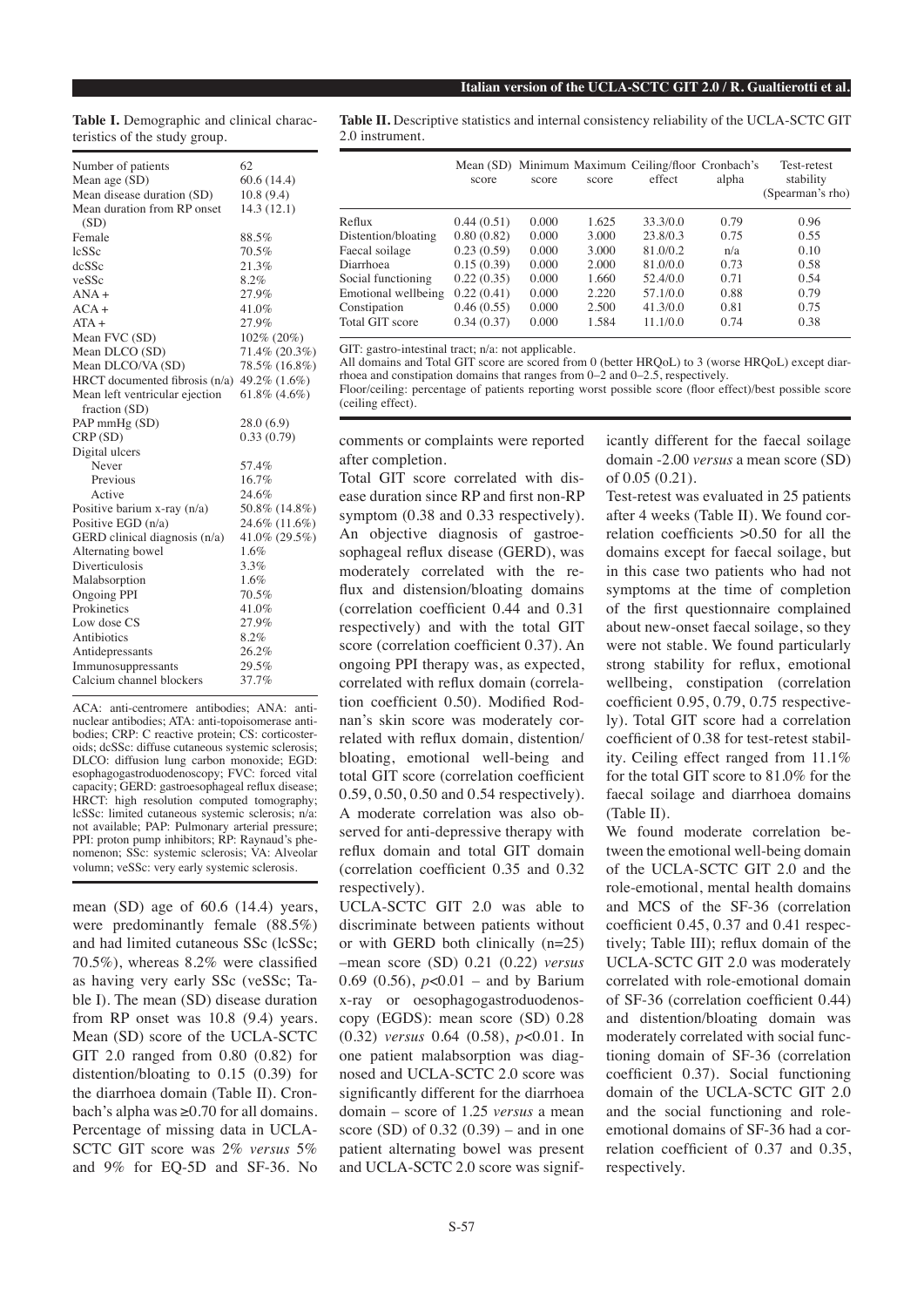#### **Italian version of the UCLA-SCTC GIT 2.0 / R. Gualtierotti et al.**

| <b>Table III.</b> Spearman's correlation coefficients of UCLA-SCTC GIT 2.0 and EQ-5D and SF-36. |  |  |
|-------------------------------------------------------------------------------------------------|--|--|
|-------------------------------------------------------------------------------------------------|--|--|

|                          | Reflux        | Distention/<br><b>Bloating</b> | Faecal<br>Soilage | Diarrhoea     | Social<br>Functioning | Emotional<br>Wellbeing | Constipation  | <b>Total GIT</b><br>score |
|--------------------------|---------------|--------------------------------|-------------------|---------------|-----------------------|------------------------|---------------|---------------------------|
| EQ-5D Mobility           | ns            | ns                             | ns                | ns            | ns                    | ns                     | ns            | ns                        |
| EO-5D Self care          | <sub>ns</sub> | ns                             | ns                | ns            | ns                    | ns                     | ns            | ns.                       |
| EO-5D Usual activities   | $+0.27*$      | $+0.26*$                       | $+0.30$ ns        | <sub>ns</sub> | ns                    | $+0.38**$              | ns            | $+0.28*$                  |
| EQ-5D Pain/discomfort    | <sub>ns</sub> | ns                             | ns                | ns            | ns                    | ns                     | ns            | ns                        |
| EQ-5D Anxiety/depression | $+0.26*$      | $+0.51**$                      | <sub>ns</sub>     | <sub>ns</sub> | $+0.31*$              | <sub>ns</sub>          | ns.           | $+0.43**$                 |
| EO-5D VAS                | $0.24$ ns     | ns.                            | ns                | ns            | ns                    | ns                     | <sub>ns</sub> | ns                        |
| <b>SF-36 PF</b>          | $0.21$ ns     | ns.                            | <sub>ns</sub>     | <sub>ns</sub> | ns                    | <sub>ns</sub>          | $0.33*$       | ns                        |
| <b>SF-36 RP</b>          | ns            | $0.25$ ns                      | <sub>ns</sub>     | <sub>ns</sub> | <sub>ns</sub>         | $0.34*$                | $0.34$ ns     | ns                        |
| $SF-36 BP$               | ns            | $-0.24$ ns                     | ns                | <sub>ns</sub> | ns                    | <sub>ns</sub>          | <sub>ns</sub> | ns                        |
| $SF-36$ GH               | $0.22$ ns     | $0.23$ ns                      | ns                | <sub>ns</sub> | ns.                   | $0.24$ ns              | <sub>ns</sub> | 0.23                      |
| <b>SF-36 VT</b>          | <sub>ns</sub> | ns                             | ns                | ns            | ns                    | ns                     | ns            | ns                        |
| $SF-36 SF$               | $0.28$ ns     | $0.37$ ns                      | $0.27$ ns         | <sub>ns</sub> | $0.37*$               | $0.34*$                | <sub>ns</sub> | $0.35*$                   |
| <b>SF-36 RE</b>          | $0.44*$       | $0.23$ ns                      | <sub>ns</sub>     | <sub>ns</sub> | $0.35*$               | $0.45***$              | <sub>ns</sub> | ns.                       |
| <b>SF-36 MH</b>          | <sub>ns</sub> | $0.29*$                        | ns                | <sub>ns</sub> | ns                    | $0.37**$               | $0.25$ ns     | $0.27$ ns                 |
| <b>PCS</b>               | <sub>ns</sub> | $0.23$ ns                      | $0.25$ ns         | <sub>ns</sub> | ns.                   | $0.29$ ns              | $0.34*$       | $0.22$ ns                 |
| <b>MCS</b>               | ns            | ns                             | ns                | ns            | ns                    | $0.41**$               | ns            | ns                        |

All negative values unless marked (+); \* indicate  $p<0.05$ , \*\* $p<0.01$ . PCS: physical health component summary; MCS: mental health component summary; GH: general health perceptions; PF: physical functioning; RP: physical role functioning; BP: bodily pain; VT: vitality; SF: social role functioning; RE: emotional role functioning; MH: mental health.

| Table IV. Mean (SD) UCLA-SCTC GIT 2.0 scores and SD for the different SSc subtypes. |  |
|-------------------------------------------------------------------------------------|--|
|-------------------------------------------------------------------------------------|--|

| Mean (SD) score | Reflux     | Distention/<br>Bloating | Diarrhoea  | Constipation | Faecal<br>Soilage | Emotional<br>well-being | Social<br>functioning | <b>Total GIT</b><br>score |
|-----------------|------------|-------------------------|------------|--------------|-------------------|-------------------------|-----------------------|---------------------------|
| veSSc           | 0.02(0.05) | 0.21(0.29)              | 0.00(0.00) | 0.00(0.00)   | 0.05(0.13)        | 0.04(0.06)              | 0.17(0.30)            | 0.05(0.08)                |
| lcSSc           | 0.45(0.53) | 0.84(0.83)              | 0.17(0.44) | 0.21(0.46)   | 0.27(0.39)        | 0.24(0.48)              | 0.48(0.55)            | 0.36(0.39)                |
| dcSSc           | 0.54(0.47) | 0.77(0.81)              | 0.46(0.97) | 0.00(0.00)   | 0.08(0.14)        | 0.19(0.22)              | 0.40(0.52)            | 0.34(0.31)                |

dcSSc: diffuse cutaneous systemic sclerosis; lcSSc: limited cutaneous systemic sclerosis; veSSc: very early systemic sclerosis.

It is noteworthy that the anxiety/depression domain of the EQ-5D correlated significantly with the distention/ bloating domain  $(0.51 \, p<0.001)$  and the total GIT score  $(0.43 \text{ } p<0.001)$ , as shown in Table III.

We also distinguished results based on the different disease subtypes (Table IV) and found that the higher mean scores (SD) in veSSc were related to distention/bloating 0.208 (0.29) and constipation 0.167 (0.30); in lcSSc higher scores were reported for distention/bloating 0.84 (0.83), constipation 0.48 (0.55) and reflux 0.45 (0.53); for diffuse cutaneous SSc (dcSSc) distention / bloating 0.78 (0.81); reflux 0.54 (0.47); faecal soilage 0.46 (0.97) and constipation 0.40 (0.52).

#### **Discussion**

Involvement of GIT is present in 90% of all patients with SSc and is associated with a decline in HRQoL (17). Both upper and lower GIT can be involved in SSc with a consequent high burden in terms of morbidity, mortality and HRQoL (17, 18). To date, the management of gastrointestinal complications in SSc is still based on limited data and different approaches which often vary amongst clinicians (19). With this as background, a feasible and reliable instrument able to detect and quantify GIT symptom severity and its impact on HRQoL was lacking until the UCLA-SCTC GIT questionnaire was developed and the 2.0 version optimised (20).

The original English version of the UCLA-GIT 2.0 had satisfactory reliability and validity (5).

We translated the UCLA-SCTC GIT 2.0 instrument into Italian and found good reliability as well (as assessed by Cronbach's alpha ≥0.70 in all its domains). Also, test-retest stability was acceptable (0.38 for the total GIT score) and particularly reliable for the reflux, emotional wellbeing and constipation domains (0.95, 0.79, 0.75 respectively correlation coefficient). These findings support the use of the UCLA-SCTC GIT 2.0 as a tool in clinical trials aimed at evaluating GIT treatment.

As far as construct validity is concerned, we found a moderate correlation (correlation coefficient >0.35) between conceptually equivalent mental health domains of the UCLA-SCTC GIT 2.0 and SF-36 such as the emotional well-being domain of the UCLA-GIT 2.0 and the role-emotional domain, mental health domain and MCS of the SF-36; the social functioning domains between the two instruments had a moderate correlation as well (correlation coefficient ≥0.35).

We did not find any significant correlation between physical function of SF-36 and symptom domains of UCLA-SCTC GIT 2.0 apart from constipation and role physical of SF-36. More notably, we also found more significant associations (correlation coefficient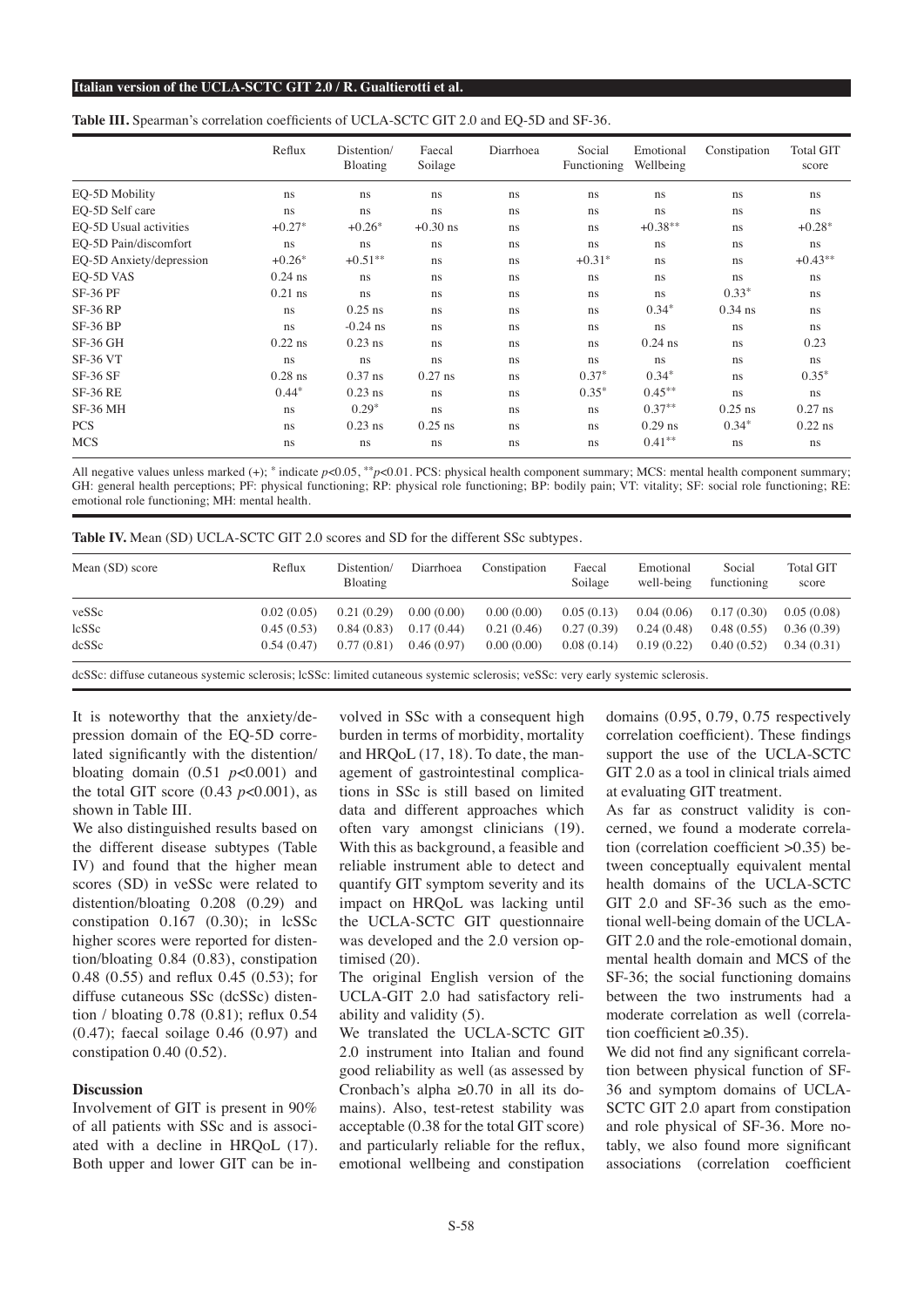≥0.30) between the reflux domain of the UCLA-SCTC GIT 2.0 and the mental health domains of the SF-36 such as role emotional and the SF-36 MCS compared to the physical health domains. Indeed, the UCLA-SCTC GIT 2.0 reflux domain was moderately correlated with SF-36 role limitation due to emotional problems, a domain which is part of the mental more than the physical health. Furthermore, the anxiety/ depression domain of the EQ-5D was strongly associated with the distention/ bloating domain and moderately with the total GIT score. Although small, an association was observed even between the distention/bloating domain and the SF-36 mental health. Finally, the UCLA-SCTC GIT 2.0 emotional wellbeing domain significantly correlated with EQ-5D usual activities and, although to a lesser extent, with the role limitation physical problems. Our group already found an association with symptom severity as reflected by the reflux and constipation domains and depressed mood (2). Data from the current study further support these data and suggest that GIT involvement has greater impact on mental compared to physical health.

Although UCLA-SCTC GIT 2.0 domain scores did not significantly correlate with physical functioning, as already found by the French group who translated and validated the questionnaire for French SSc patients (21), we further demonstrated that GIT symptoms may interfere with accomplishing daily activities related to physical activities, as shown by the presence of a small correlation between the total GIT score and EQ-5D usual activities (0.28 *p*<0.05).

In comparison to our original study of the English version, several baseline differences in the study population were noted (5). The Italian version was assessed on a small population (n=62 *vs.* 152); our patients were older (mean age = 60.6 *vs.* 50.9 years); and this study included fewer patients with dc-SSc (21.3% *vs.* 55.3%). The HRQoL, as captured by the SF-36 showed mean SF-36 PCS and MCS scores of 40.8 and 45.6, respectively, compared to 36.7 and 47.1 in the original study.

The Italian version of our instrument showed a higher mean score only in the constipation domain (0.48 *vs.* 0.43). Conversely, the other domains including the total GIT score had lower mean scores: reflux (0.44 *vs.* 0.69), distention / bloating (0.80 *vs.* 1.07), faecal soilage (0.23 *vs.* 0.30), diarrhoea (0.15 *vs.* 0.56), social functioning (0.22 *vs.* 0.26), emotional well-being (0.22 *vs.* 0.49) and total GIT score (0.34 vs. 0.66), suggesting somewhat milder GIT involvement in the sample of the current study. Both studies showed a high ceiling effect, ranging from 11.1% in total GIT score to 81.0% in faecal soilage and diarrhoea domains in the current study. Test-retest stability was performed in 25 patients out of 62. Not all patients were stable and some of them complained about the onset of new symptoms regarding faecal soilage. This is the reason of the low score in this domain and, likely of the low GIT total score we found in our study. Of note, we even distinguished the population of the study into three different groups based on SSc subtypes (veSSc, lcSSc, dcSSc) and found that higher scores in veSSc were those regarding distention/bloating and constipation, whereas those in lcSSc and dcSSc were distention/bloating, constipation and reflux domains. Although no statistical significant difference was found in the three groups, these observations may suggest a slightly different involvement in the three SSc subtypes, which prompt a more thorough and possibly longitudinal study to better assess this aspect.

Strengths include comprehensive development and evaluation of the UCLA SCTC GIT 2.0. Then, we validated the reflux scale vs. physician diagnosed GERD. One limitation of our study was the relatively small number of patients (n=62) from a single Italian clinical centre. Further longitudinal studies are required to assess the predictive validity in clinical practice and its suitability in clinical trials.

In conclusion, we found UCLA-SCTC GIT 2.0 to be an acceptable, reliable and valid tool, useful to assess GIT symptoms in Italian speaking patients with SSc.

#### **References**

- 1. LOCK G, HOLSTEGE A, LANG B, SCHOLME-RICH J: Gastrointestinal manifestations of progressive systemic sclerosis. *Am J Gastroenterol* 1997; 92: 763-71.
- 2. BODUKAM V, HAYS RD, MARANIAN P *et al.*: Association of gastrointestinal involvement and depressive symptoms in patients with systemic sclerosis. *Rheumatology* (Oxford) 2011; 50: 330-4.
- 3. NIETERT PJ, MITCHELL HC, BOLSTER MB, CURRAN MY, TILLEY BC, SILVER RM: Correlates of depression, including overall and gastrointestinal functional status, among patients with systemic sclerosis. *J Rheumatol*   $2005: 32: 51-7.$
- 4. THOMBS BD, van LANKVELD W, BASSEL M *et al.*: Psychological health and well-being in systemic sclerosis: State of the science and consensus research agenda. *Arthritis Care Res* (Hoboken) 2010; 62: 1181-9.
- 5. KHANNA D, HAYS RD, MARANIAN P *et al.*: Reliability and validity of the University of California, Los Angeles Scleroderma Clinical Trial Consortium Gastrointestinal Tract Instrument. *Arthritis Rheum* 2009; 61: 1257- 63.
- 6. KHANNA D, HAYS RD, PARK GS *et al.*: Development of a preliminary scleroderma gastrointestinal tract 1.0 quality of life instrument. *Arthritis Rheum* 2007; 57: 1280-6.
- 7. FRECH TM, KHANNA D, MARANIAN P, FRECH EJ, SAWITZKE AD, MURTAUGH MA: Probiotics for the treatment of systemic sclerosis-associated gastrointestinal bloating/ distention. *Clin Exp Rheumatol* 2011; 29 (Suppl. 65): S22-25.
- 8. WILD D, GROVE A, MARTIN M *et al.*: Principles of Good Practice for the Translation and Cultural Adaptation Process for Patient-Reported Outcomes (PRO) Measures: report of the ISPOR Task Force for Translation and Cultural Adaptation. *Value Health* 2005; 8: 94-104.
- 9. van den HOOGEN F, KHANNA D, FRANSEN J *et al.*: 2013 classification criteria for systemic sclerosis: an American College of Rheumatology/European League against Rheumatism collaborative initiative. *Arthritis Rheum* 2013; 65: 2737-47.
- 10. LeROY EC, BLACK C, FLEISCHMAJER R *et al.*: Scleroderma (systemic sclerosis): classification, subsets and pathogenesis. *J Rheumatol* 1988; 15: 202-5.
- 11. WARE JE, Jr., SHERBOURNE CD: The MOS 36-item short-form health survey (SF-36). I. Conceptual framework and item selection. *Med Care* 1992; 30: 473-83.
- 12. BROOKS R, RABIN R, CHARRO F: The Measurement and Valuation of Health Status Using the EQ-5D: A European Perspective.: Dordrecht; 2003.
- 13. DOLAN P: Modeling valuations for EuroQol health states. *Med Care* 1997; 35: 1095-108.
- 14. GUALTIEROTTI R, SCALONE L, INGEGNOLI F *et al.*: [Health related quality of life assessment in patients with systemic sclerosis]. *Reumatismo* 2010; 62: 210-4.
- 15. BLAND JM, ALTMAN DG: Cronbach's alpha. *BMJ* 1997; 314: 572.
- 16. COHEN J: Applied multiple regression/corre-